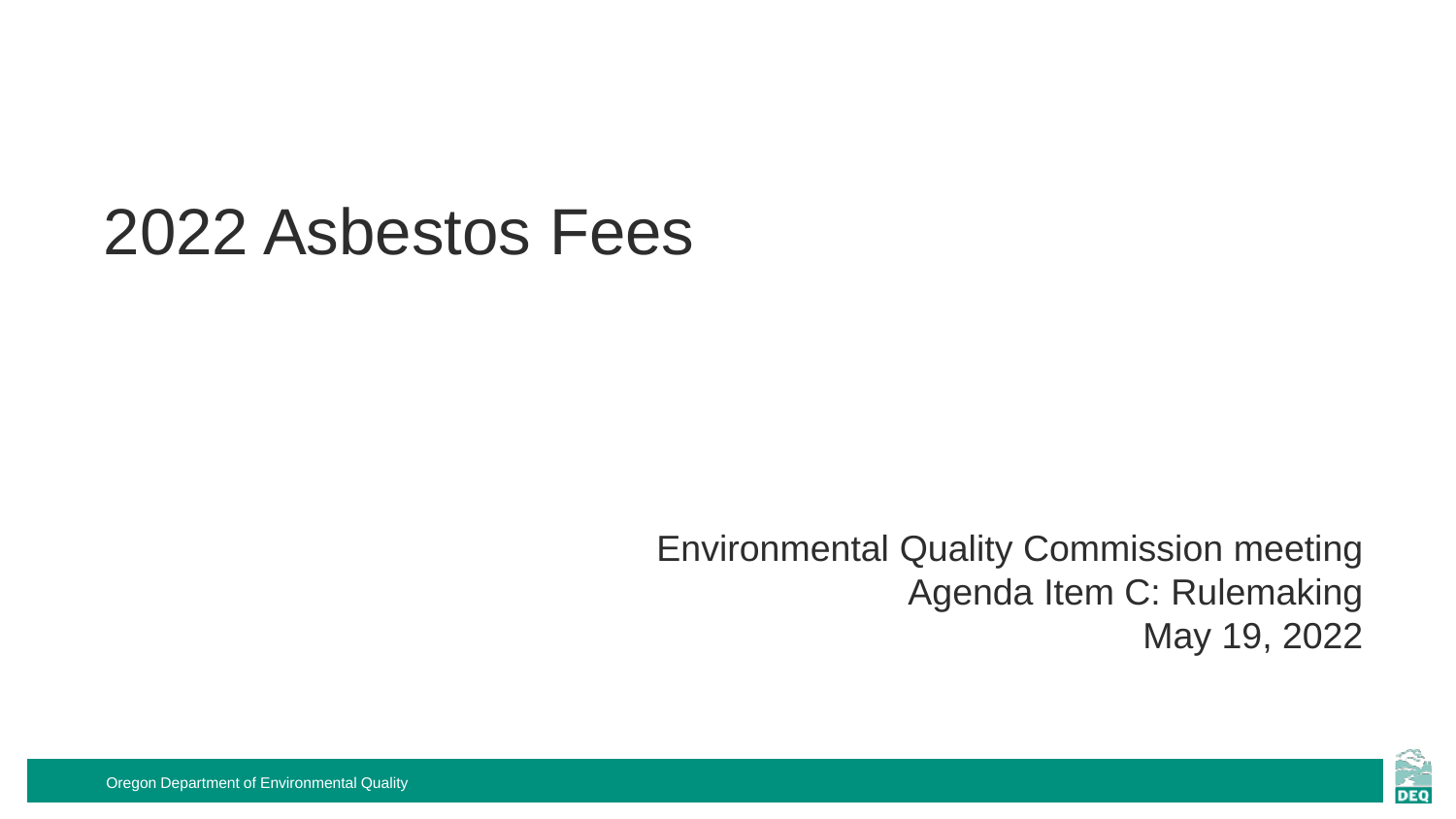# Agenda Topics

- Asbestos Basics and the role of DEQ's Asbestos Program
- Overview of the 2022 Asbestos Fees Rulemaking
- Rulemaking Timeline
- Fee History, Fee Types and Regulated Entities
- Fee options considered and the proposed increase
- DEQ Recommendation on EQC action

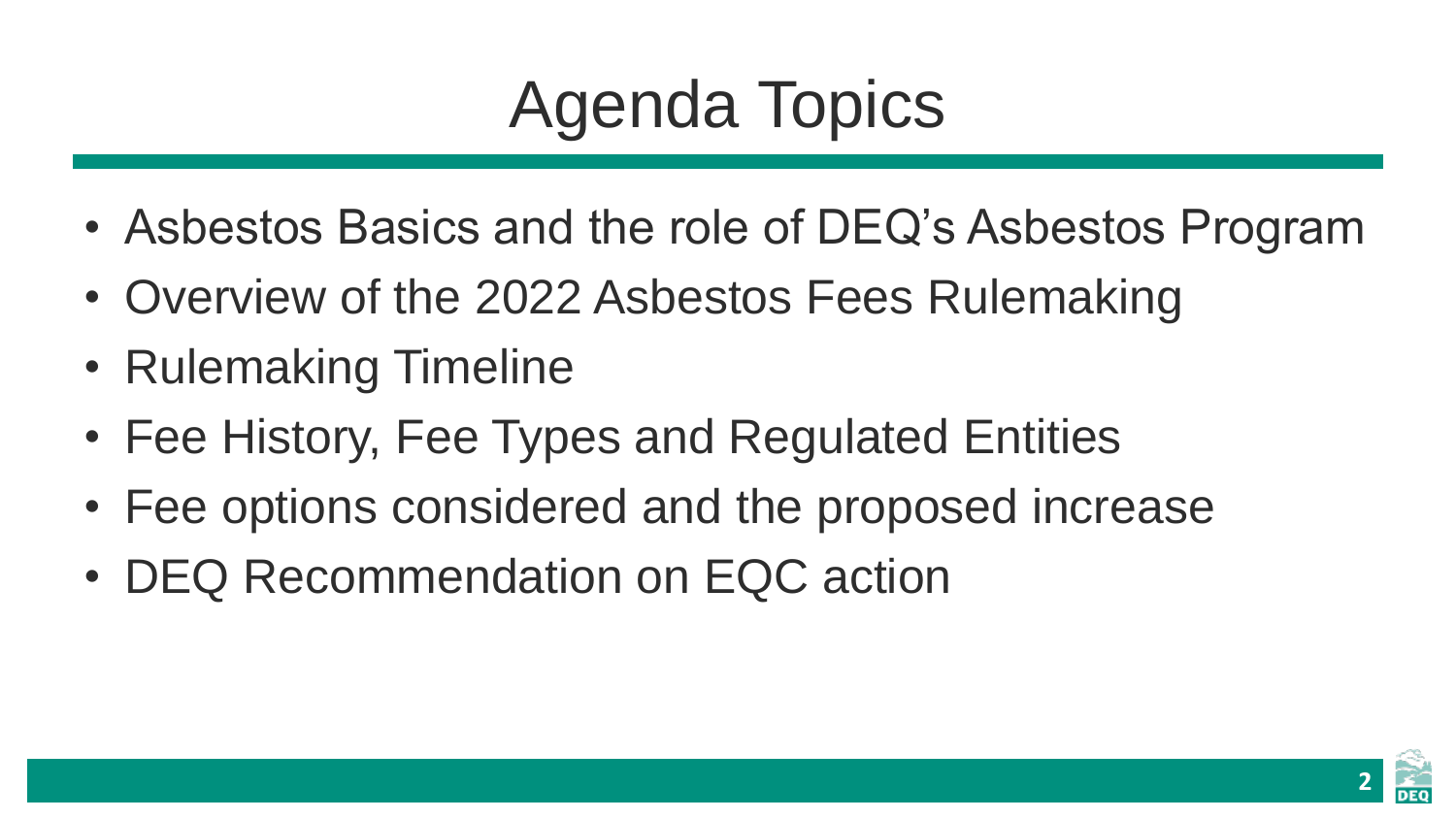### How small is asbestos?



www.AsbestosDiseaseAwarenessOrganization.org

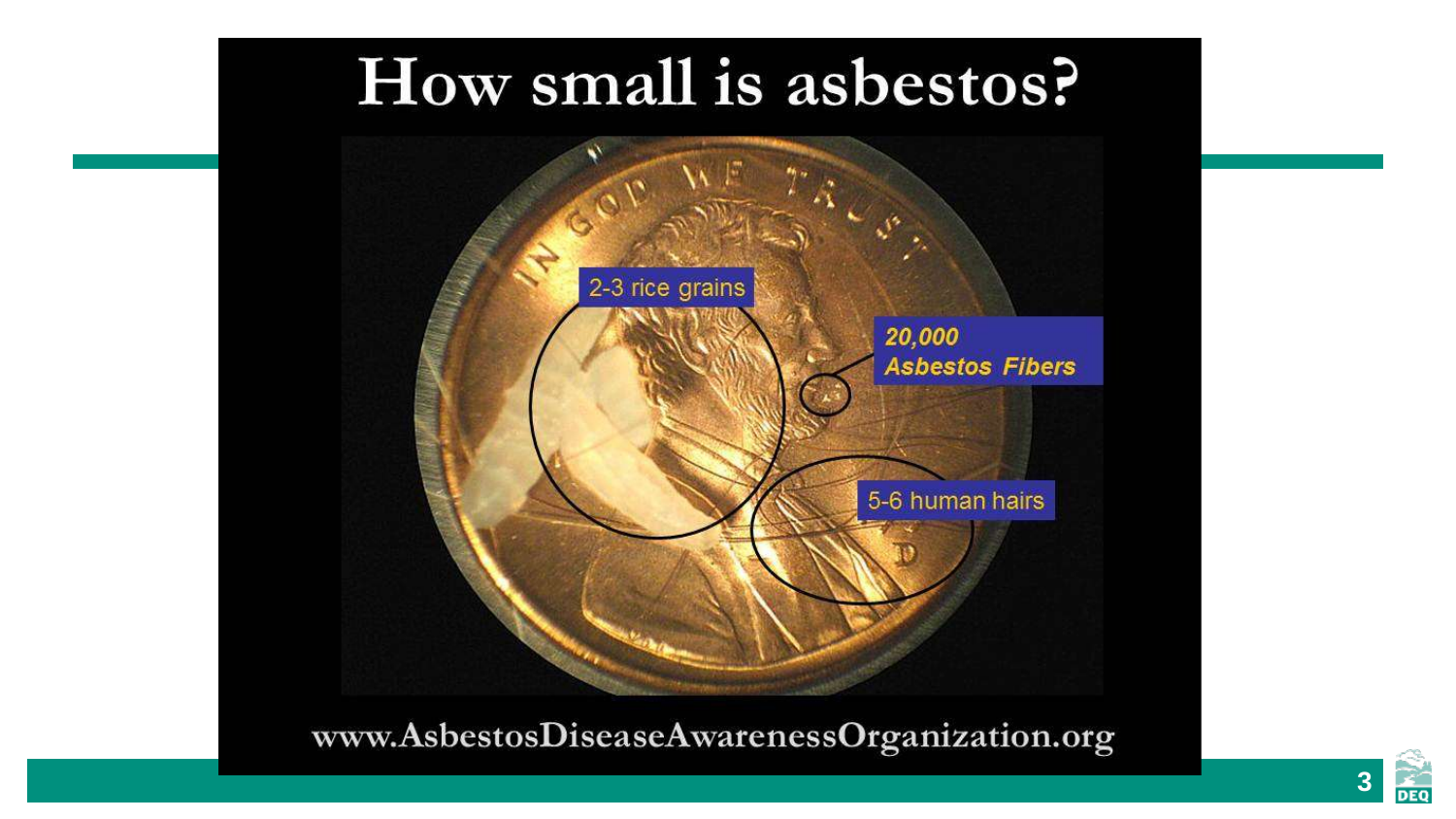## Role of the Asbestos Program



- Implement federal requirements for asbestos
- Ensure asbestos abatement projects are performed safely
- Ensure asbestos containing materials are handled and disposed of properly
- Protect the public from airborne asbestos a known human carcinogen

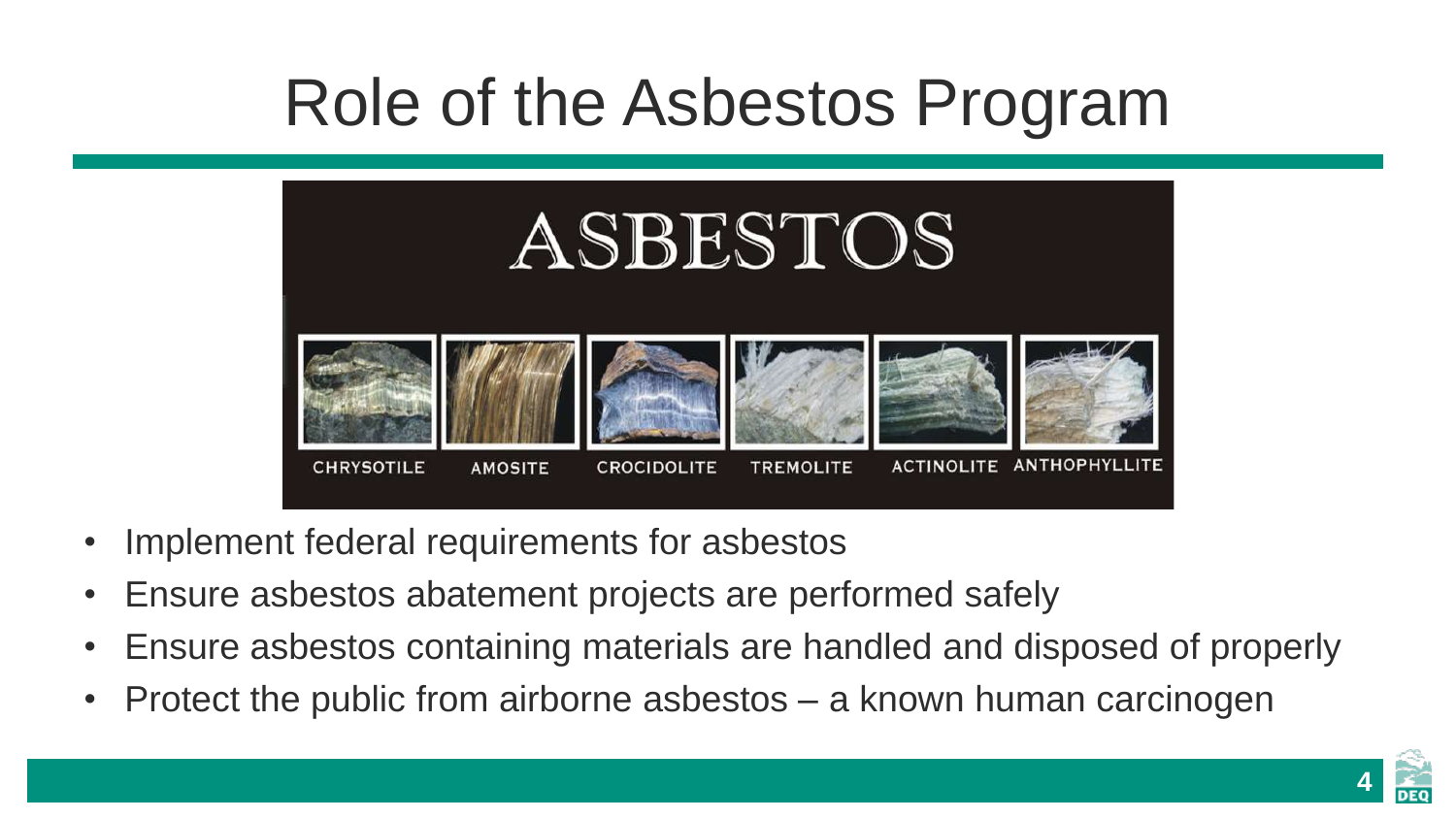# Overview of Rulemaking

- Fee increase of \$300,000 annually was approved by Oregon Legislature in 2021
- DEQ is proposing rules to increase program fees accordingly
- Increased fees will sustain the program through July 1, 2026



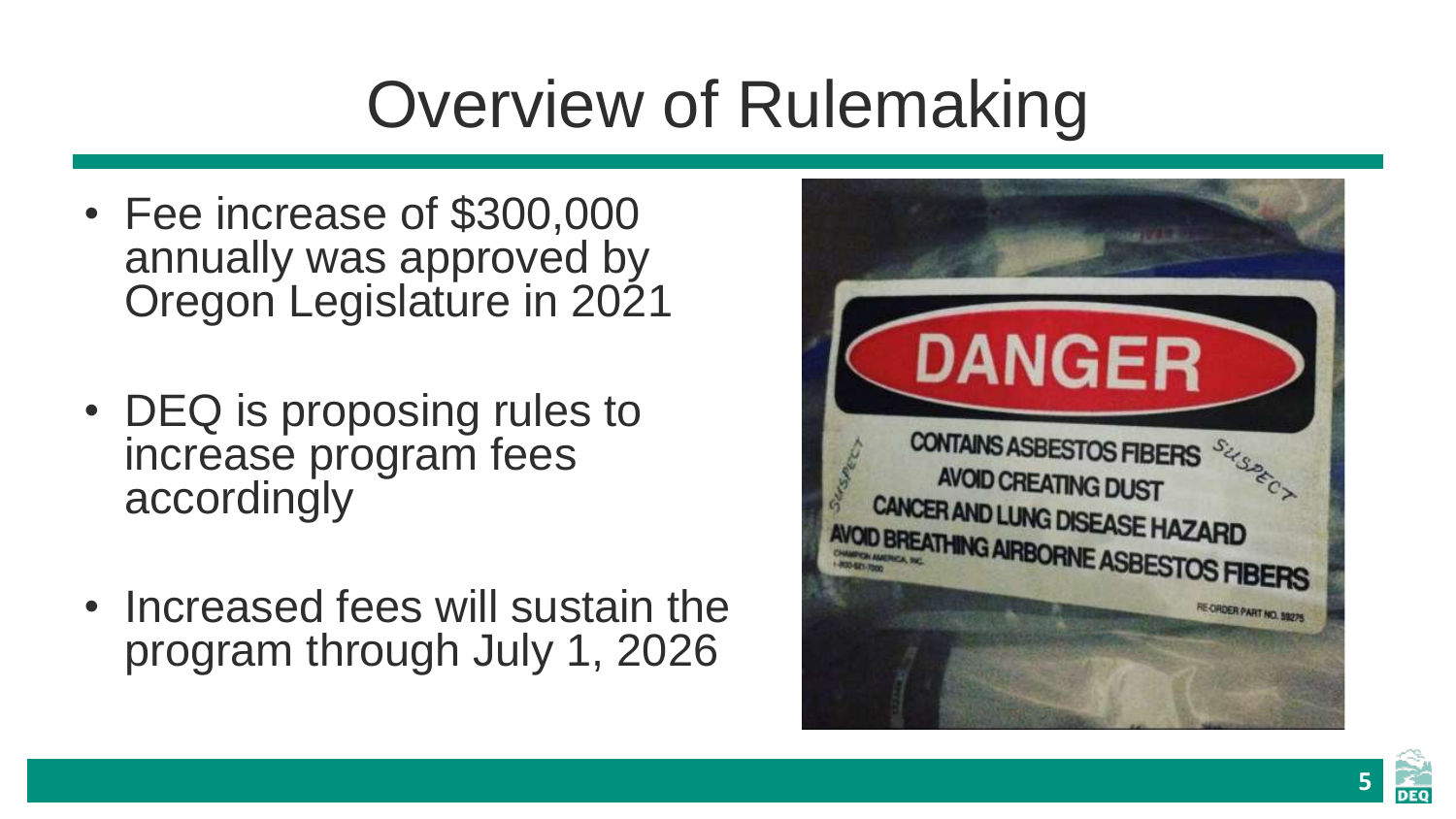# Rulemaking Timeline



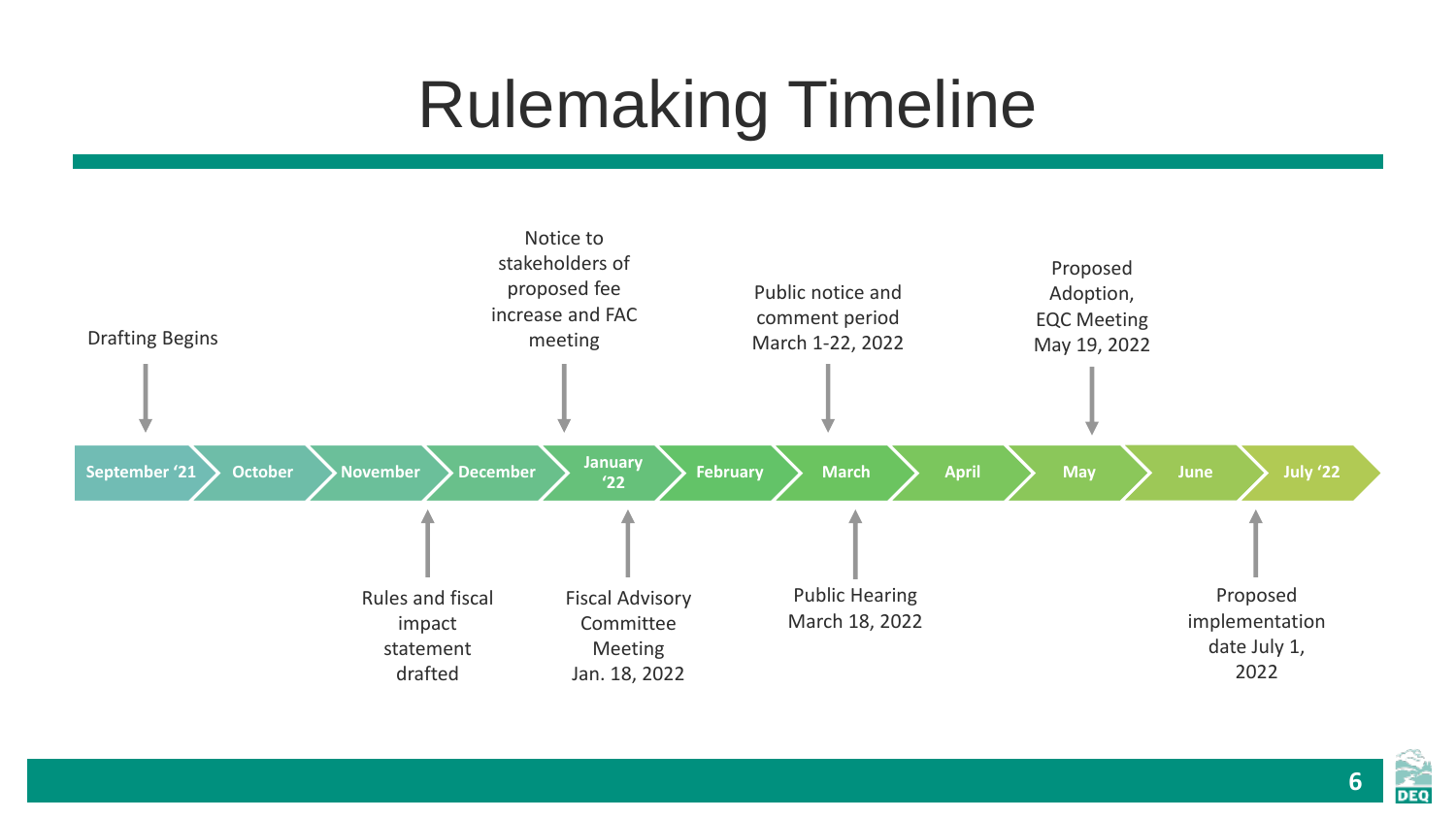# History of Asbestos Fees

- 1985 Asbestos Program established
- 1987 Oregon State Legislature approved the licensing program
- 1992 Fee increase for licensing, certifications, training provider accreditations
- 2007 Fee increase for project notification



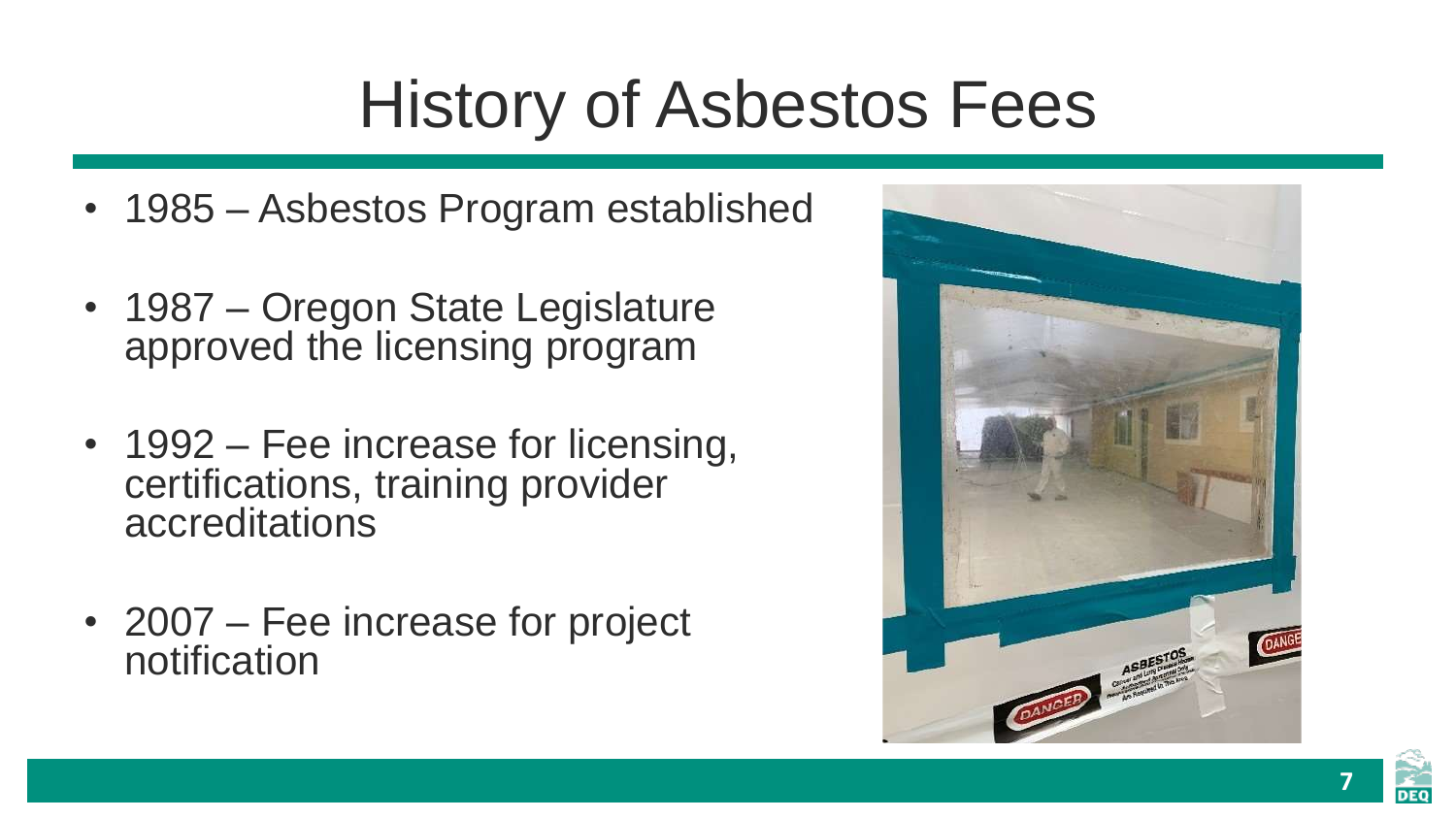## Fee Types and Regulated Entities



**Asbestos Notification Fees (~4,400 in 2021)**

Fees are dependent on the type and size of the project

Licensed asbestos abatement contractors



#### **Licensing Fees (75 in 2021)**

\$1,000 annually

Annual renewals and new applications for licensed asbestos abatement contractors



**Asbestos Worker and Supervisor Certifications (~1,200 in 2021)** \$45 for worker certification, \$65 for supervisor certification

Individuals who apply for certification or abatement contractors who employ them



**Training Provider Accreditation (6 in 2021)**

\$420 annually per course taught

Asbestos worker and supervisor course providers

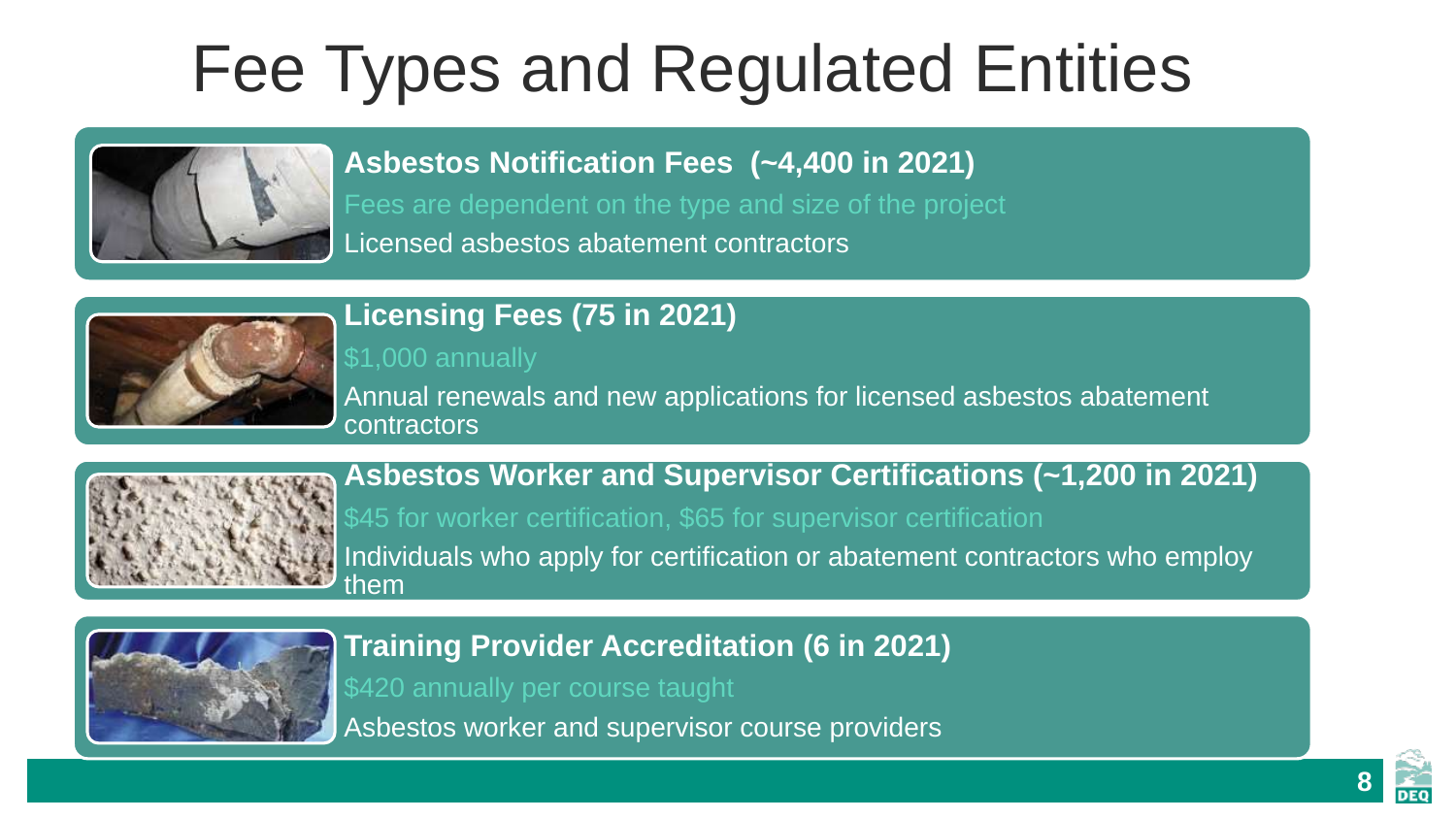### Asbestos Program Fees FY 2021



 $\frac{1}{\text{DEQ}}$ **9**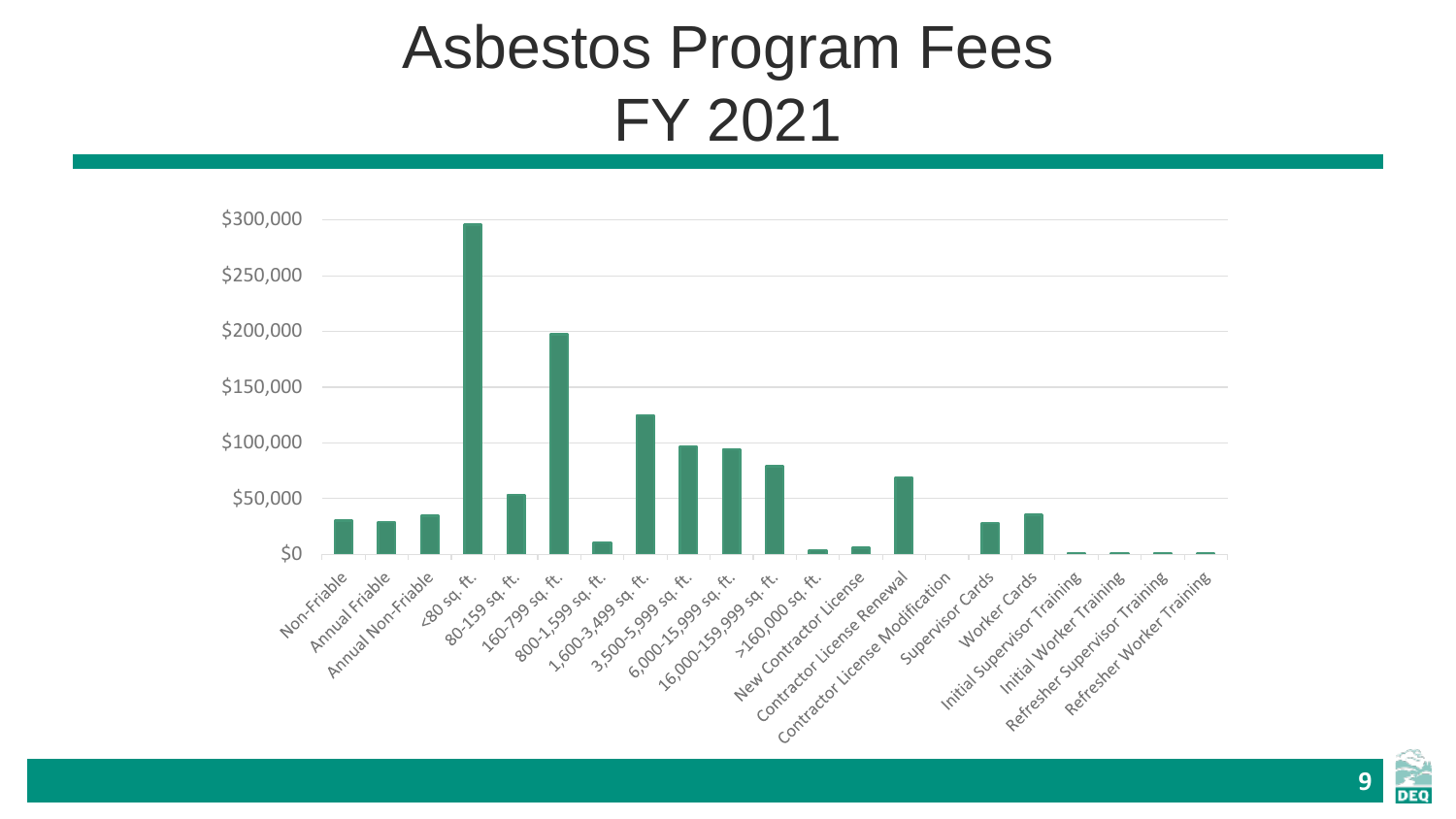## Fee Options Considered



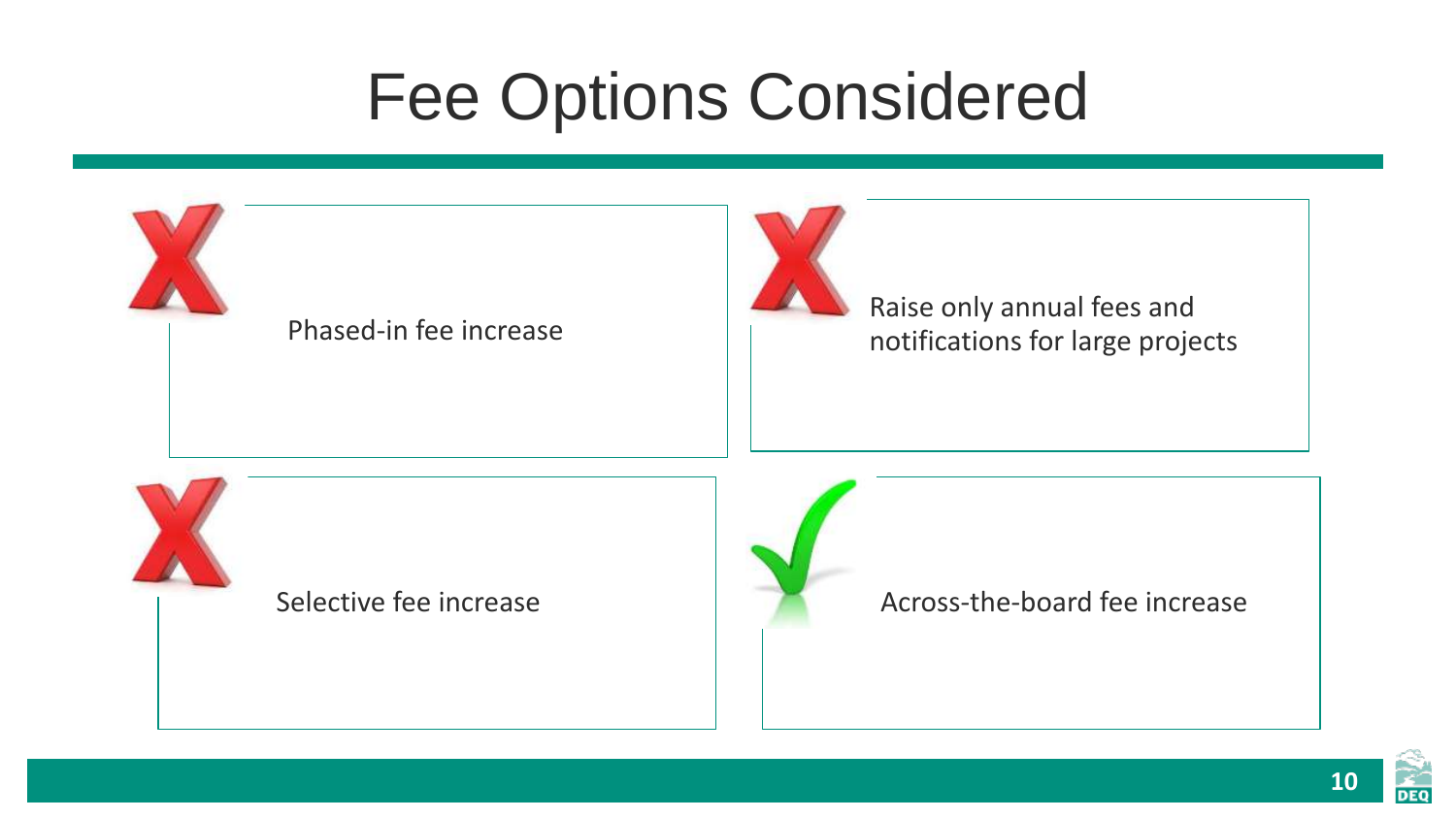## Proposed Notification Fee Increases

| <b>Asbestos Notification Fees</b> |                    |                     |
|-----------------------------------|--------------------|---------------------|
| <b>Notification</b>               | <b>Current Fee</b> | <b>Proposed Fee</b> |
| Friable (Annual)                  | \$750              | \$945               |
| Non-Friable (Annual)              | \$500              | \$630               |
| <b>Non-Friable</b>                | \$100              | \$126               |
| $<80$ sq. ft.                     | \$100              | \$126               |
| 80-160 sq. ft.                    | \$200              | \$252               |
| 160-800 sq. ft.                   | \$400              | \$504               |
| 800-1,600 sq. ft.                 | \$525              | \$662               |
| 1,600-3,500 sq. ft.               | \$900              | \$1,134             |
| 3,500-6,000 sq. ft.               | \$1,050            | \$1,323             |
| 6,000-16,000 sq. ft.              | \$1,700            | \$2,142             |
| 16,000-160,000 sq. ft.            | \$2,800            | \$3,528             |
| >160,000 sq. ft.                  | \$3,500            | \$4,410             |

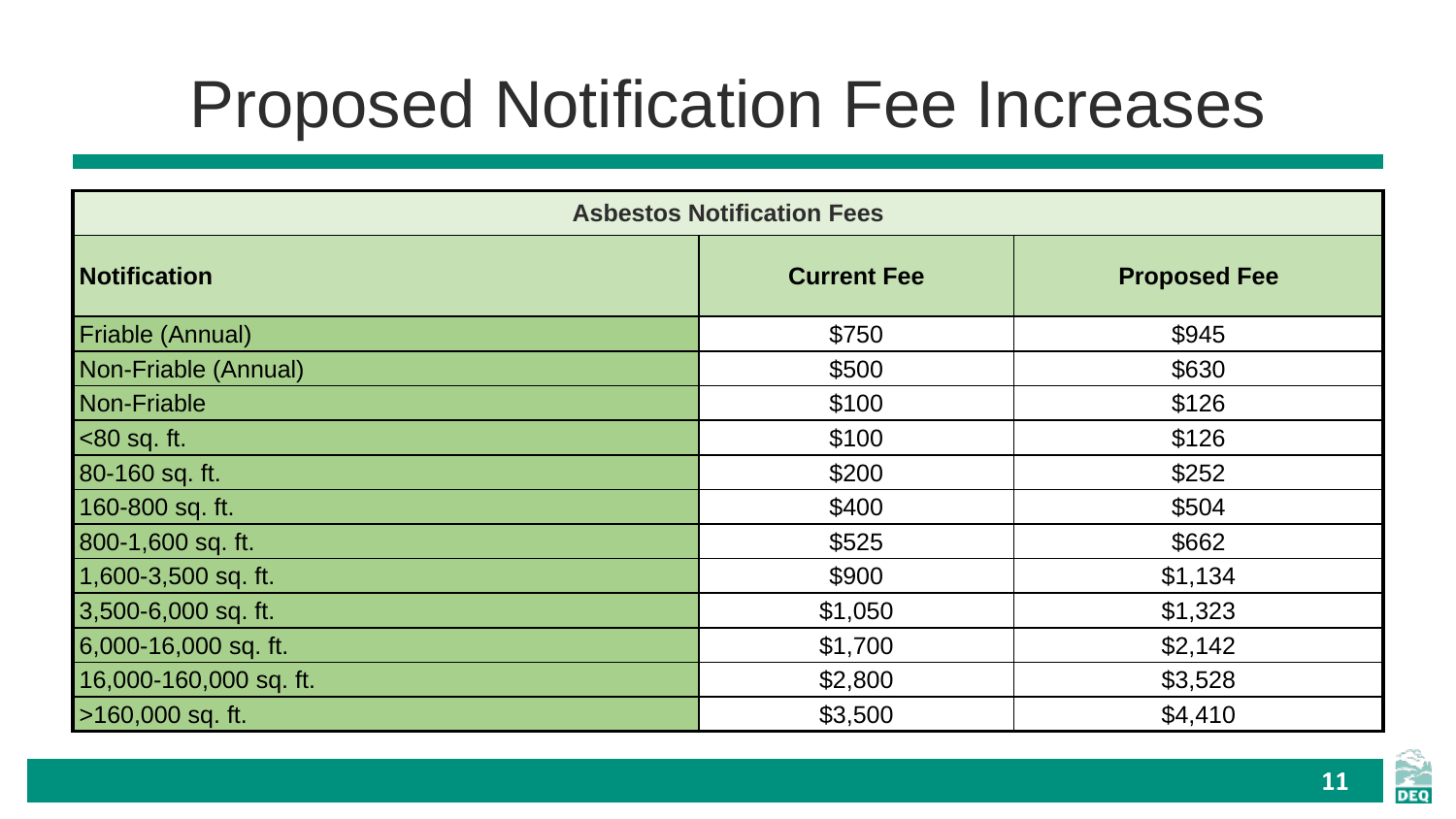### Proposed Annual Asbestos Fee Increases

| <b>Annual Asbestos Fees</b>               |                    |                     |
|-------------------------------------------|--------------------|---------------------|
| <b>Worker and Supervisor Cards</b>        | <b>Current Fee</b> | <b>Proposed Fee</b> |
| <b>Initial Worker Certification</b>       | \$45               | \$57                |
| <b>Refresher Worker Certification</b>     | \$45               | \$57                |
| <b>Initial Supervisor Certification</b>   | \$65               | \$82                |
| <b>Refresher Supervisor Certification</b> | \$65               | \$82                |
| <b>Abatement Contractor License</b>       | <b>Current Fee</b> | <b>Proposed Fee</b> |
| <b>New Contractor License</b>             | \$1,000            | \$1,270             |
| <b>Contractor License Renewal</b>         | \$1,000            | \$1,270             |
| <b>Training Provider Accreditation</b>    | <b>Current Fee</b> | <b>Proposed Fee</b> |
| <b>Initial Worker Training</b>            | \$320              | \$394               |
| <b>Refresher Worker Training</b>          | \$320              | \$394               |
| <b>Initial Supervisor Training</b>        | \$320              | \$394               |
| <b>Refresher Supervisor Training</b>      | \$320              | \$394               |

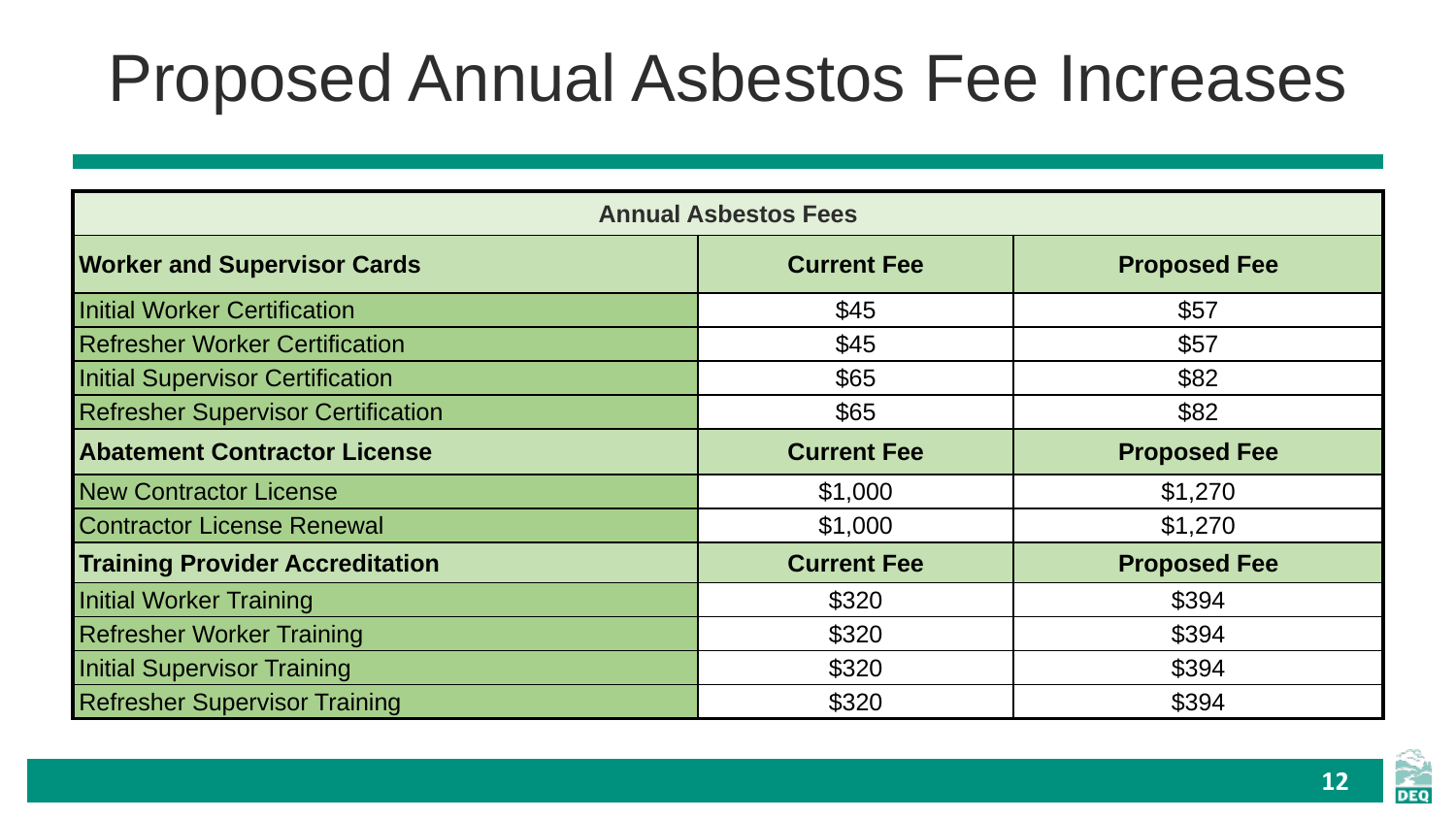## DEQ Recommendation

### Fee Increase, Across-the-Board

- Minimizes legislatively-approved fee impact to small businesses and individuals
- Provides sufficient funding to maintain current service levels in the Asbestos Program



**13**